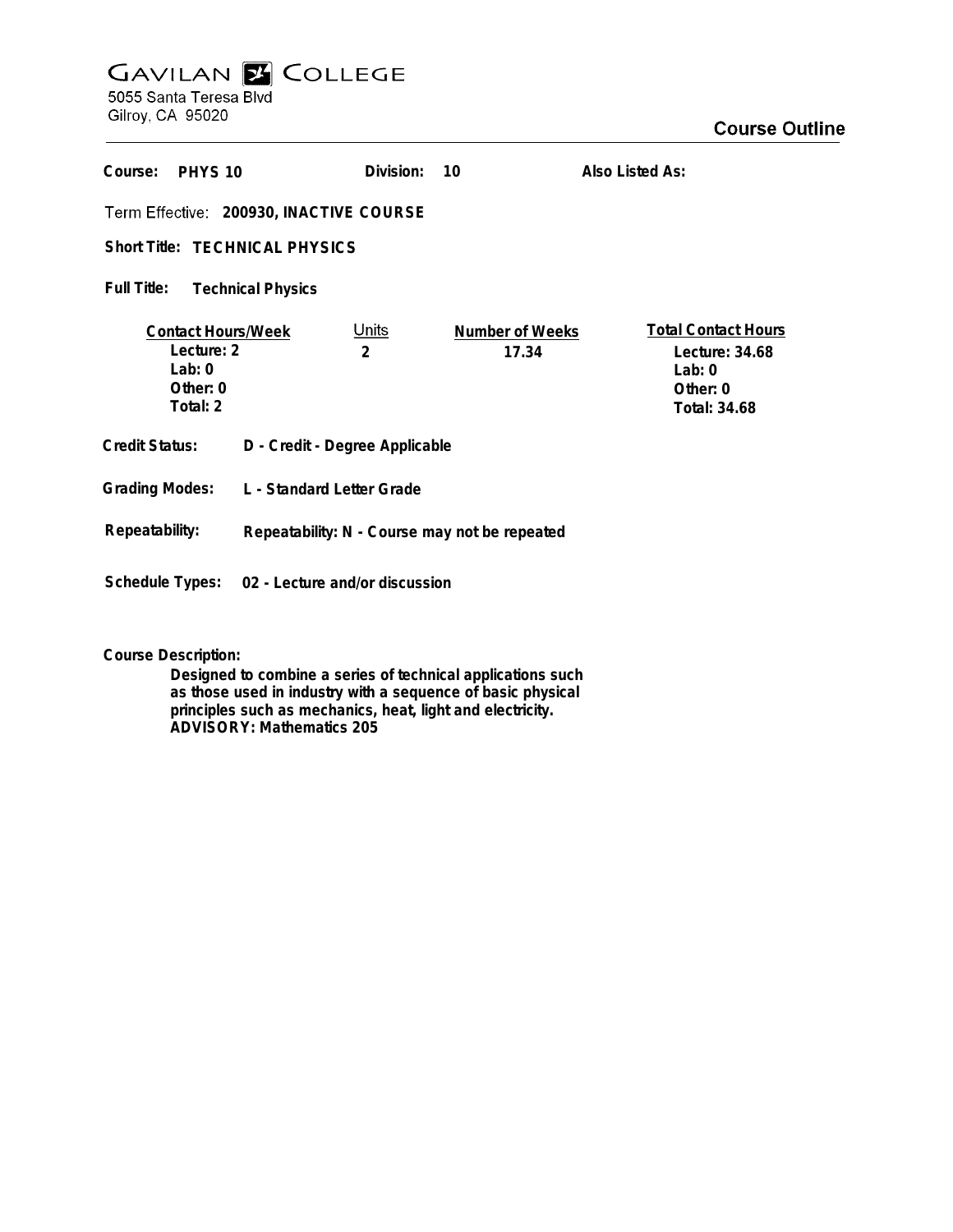**ARTICULATION and CERTIFICATE INFORMATION Associate Degree: CSU GE: IGETC: CSU TRANSFER: Transferable CSU, effective 199750 UC TRANSFER: Not Transferable**

## **PREREQUISITES:**

## **COREQUISITES:**

**STUDENT LEARNING OUTCOMES:**

**1. To attain the proficiency in applying the basic principles of physics requisite to a technical career.**

**TOPICS AND SCOPE:**

**Inactive Course: 12/08/2008**

- **1 2 Introduction to Physics**
- **2 2 Measurement**
- **3 2 Newton's Laws**
- **4 2 Newton's Laws**
- 2 Newton's Laws<br>2 Work and Enerd
- **6 2 Work and Energy**
- **7 2 Work and Energy**
- **8 2 Sound**
- **9 2 Sound Applications**
- **10 2 Thermodynamics**
- **11 2 Electricity**
- **12 2 Electricity**
- **13 2 Electromagnetism**
- **14 2 Atomic Structure**
- **15 2 Light Energy**
- **16 2 Nuclear Structure**
- 2 Review<br>2 FINAL B
- **18 2 FINAL EXAM**

**COURSE OBJECTIVES:**

**The student will be able to demonstrate a technical knowledge of the basics of engineering physics utilizing a minimum of advanced mathematics and a maximum of applied principles.**

**They shall be able to demonstrate this proficiency by making a passing grade on tests based on the level of the problems in our textbook, and further by demonstrating their ability to make and demonstrate working models of engineering-industrial equipment.**

## **METHODS OF INSTRUCTION:**

**There will be approximately two hours of demonstration/ lecture per week and one hour per week of "hands-on" work by the students.**

**REPRESENTATIVE TEXTBOOKS: Ernest Zebrowski, ^uPhysics for Technicians^s**